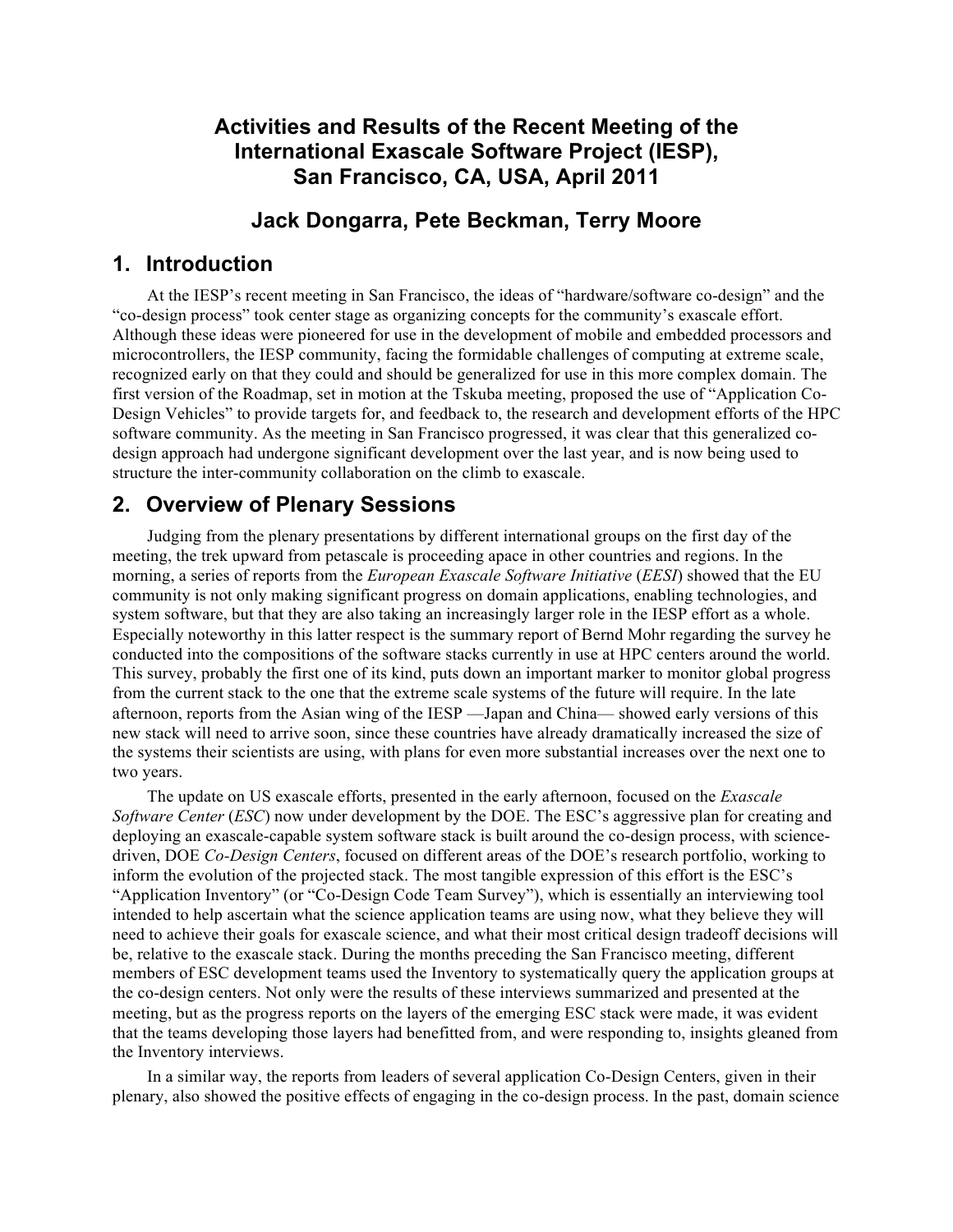researchers describing their applications to a computer science and engineering audience would often focus purely on scientific aspects of the application and be relatively thin on facts critical to the design tradeoffs that the hardware and software infrastructure builders cared about. By contrast, the reports from these DOE Co-Design Centers in mission critical application areas —Nuclear Energy, Fusion, Materials, High-Energy Density Physics, and Combustion— were richer in such detail. They show that involvement in the co-design process can improve the ability of scientists to translate their projected research plans into design requirements and tradeoff rationales for future computational infrastructure. These presentations set the stage well for the breakout sessions to follow.

#### **3. Overview of Breakout Sessions**

The breakout sessions on the second day divided into two stages: In the first part, the meeting participants from the different constituent groups engaged in the co-design process —hardware, software, and science applications— met with the goal of articulating what they either need from, or can to provide to, the **other** two groups. The slides presenting the output of these sessions, all of which are available on line, show that each of the co-design areas is developing a much clearer, and more specific, conception of how to work with the other two groups.

The hardware group, for example, is exploring the possibility of providing an abstract machine model (or simulator) of a future exascale platform sufficient to allow the other groups to evaluate tradeoffs and bottlenecks. But perhaps the most significant new idea to emerge out of this initial breakout came from the application group. The idea is that each application area should produce a "*skeleton*" or "*compact application*," i.e. a much smaller version of the full science application which, although it might not produce the right physical answers or fully represent the science involved, would represent the underlying algorithms, and be much easier for hardware and software infrastructure developers to install and test. Skeleton applications would complement the experience-based projections gathered from the application inventories with miniature models of the full applications, which could be probed for data on how the applications would behave on real systems. The creation of these compact apps would provide the co-design process with a code base that could put it on a much more solid empirical foundation.

The three groups in the final breakout session were charged with setting the agenda of action items for the next six months and with contributing to the next update of the IESP roadmap. Each one, however, attended to a different aspect or part of the overall effort. The largest group focused on the co-design process. Examining the execution plans of the Co-Design Centers represented at the meeting, this group endeavored to identify common elements, problems, and opportunities for collaboration in co-design across the different centers. A second group took up the questions surrounding IESP governance; building on the work of previous meetings, this group created a straw-man international governance model to be incorporated into the Roadmap. Finally, the third group tried to identify and explore specific areas where, given the extant extreme scale computing programs in different countries, international collaboration in the development of a common exascale stack would be both feasible and mutually beneficial. Written results from all three groups will be integrated into the next version of the IESP Roadmap, which will be published this summer.

### **4. Summary of Main Outcomes and Action Items**

In summary, the main outcomes and action items from the San Francisco meeting include the following:

• *Organize CDC efforts around compact/skeleton applications*: The development of compact or skeleton applications offers a natural way to focus the efforts of the Co-Design Centers because both the hardware and software communities can use them to explore potential tradeoffs and bottlenecks, quantitatively. The community needs to act soon to create a common repository for these compact apps so that as large a community as possible can benefit from them and complementary efforts to create and maintain them can be synchronized.